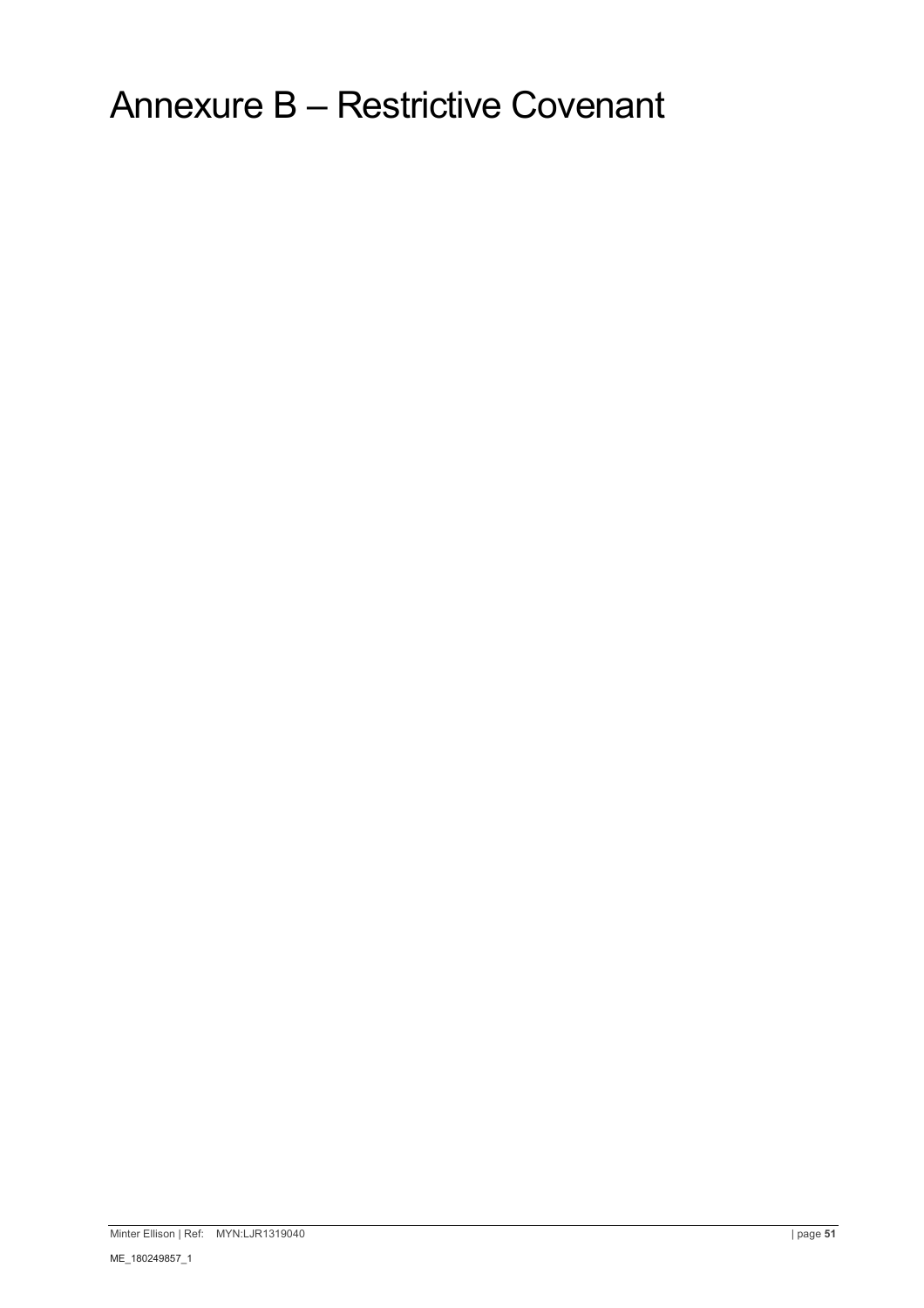#### **WESTERN AUSTRALIA TRANSFER OF LAND ACT 1893 AS AMENDED**

# **BLANK INSTRUMENT FORM**

DEED OF RESTRICTIVE COVENANT – Baldivis Grove Stage 2B (Deposited Plan 420587)

(Note 1)

**DEED** dated 20

 Page 1 of 6 pages discussion of the contract of the contract of the contract of the contract of the contract of the contract of the contract of the contract of the contract of the contract of the contract of the contract of the contract of

# BY **AUSTRALAND INDUSTRIAL NO. 63 PTY LIMITED ACN 105 126 672** of care of Frasers Property Australia Level 2 3 De Vlamingh Avenue EAST PERTH WA 6005 (**Owner**)

## **RECITALS**

- A. The Owner is the registered proprietor of the Land.
- B. The Owner intends to subdivide the Land.
- C. Pursuant to section 136D of the *Transfer of Land Act 1893* the Owner requires the Lots to be encumbered by the Restrictive Covenant so that the Restrictive Covenant will be noted on the Plan and when individual certificates of title issue for the Lots, the burden of the Restrictive Covenant is to be registered as an encumbrance on the certificates of title.

#### **OPERATIVE PART**

#### **1. DEFINITIONS AND INTERPRETATION**

#### **1.1 Definitions**

In this deed, unless the context otherwise requires or a contrary intention appears:

**Floor Area** means the area between the external walls of the house including any alfresco area located under the main roof of the house but excluding the area of any carport or garage, patios, balconies, verandahs, storage area, workshop, pergola, outbuilding, shed or other unenclosed area;

**Land** means the land described in item 1 of the Schedule;

**Lots** means the lots specified in item 2 of the Schedule and shown on the Plan;

**Outbuilding** means any building constructed on the Lot other than a house, including but not limited to any workshop, garden shed or storage shed;

**Plan** means Deposited Plan 420587;

**Restrictive Covenant** means the restrictive covenants specified in item 3 of the Schedule;

**Schedule** means the Schedule to this deed; and

**Settlement** means the date of registration of the transfer of the Lot from the Owner to the proprietor of the Lot.

#### **1.2 Interpretation**

- (a) A reference to a person includes a reference to the person's personal representatives, executors, administrators, successors and assigns and a reference to a corporation includes a reference to a corporation's successors and assigns.
- (b) A reference to any person if that person ceases to exist or is reconstituted, renamed or replaced or its powers or functions are transferred to any other person, refers respectively to the person established or constituted in its place or succeeding to its powers or functions.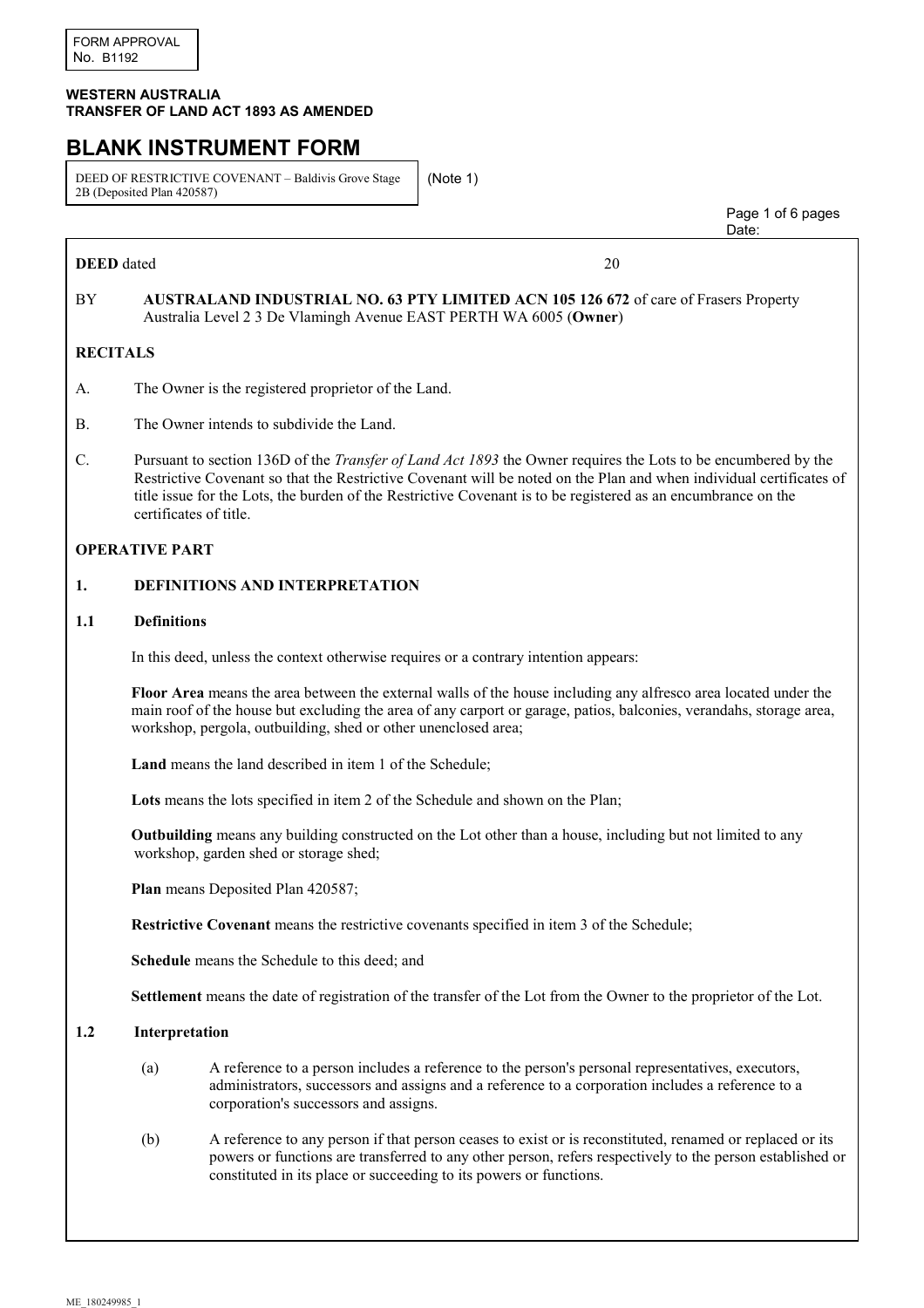- (c) An obligation, covenant, representation, or warranty on the part of 2 or more persons is for the benefit of them jointly and each of them severally.
- (d) An obligation, covenant, representation or warranty on the part of 2 or more persons binds them jointly and each of them severally.
- (e) A reference to any thing includes the whole or any part of that thing and a reference to a group of things or persons includes each thing or person in that group.
- (f) A reference to a clause or paragraph, the Schedule or an annexure is a reference to a clause or paragraph in this deed and the Schedule and the relevant annexure to this deed respectively.
- (g) The index and all headings have been included for ease of reference only and they are not to be used to construe or interpret any part of this deed.

#### **2. SECTION 136D OF THE TRANSFER OF LAND ACT 1893**

Pursuant section 136D of the *Transfer of Land Act 1893*, the Owner requires each certificate of title which issues for the Lots to be encumbered by the Restrictive Covenant.

#### **3. LAND TO BE BURDENED BY THE RESTRICTIVE COVENANT**

The Owner intends the burden of the Restrictive Covenant to:

- (a) run with the land described in the certificates of title for the Lots; and
- (b) be enforceable by the Owner and each and every subsequent registered proprietor of the Lots.

## **4. LAND TO BE BENEFITED BY THE RESTRICTIVE COVENANT**

The Owner intends the benefit of the Restrictive Covenant to be for the Lots.

#### **5. VALIDITY AND ENFORCEABILITY**

Each of the restrictive covenants specified in item 3 of the Schedule is a separate and distinct covenant and if any covenant or its application to any person or circumstances is or becomes invalid or unenforceable then the remaining covenants will not be affected and each remaining covenant will be valid and enforceable to the fullest extent permitted by law.

## **6. TERM OF THE RESTRICTIVE COVENANT**

The Restrictive Covenant shall expire and cease to have effect from and including 30 June 2030.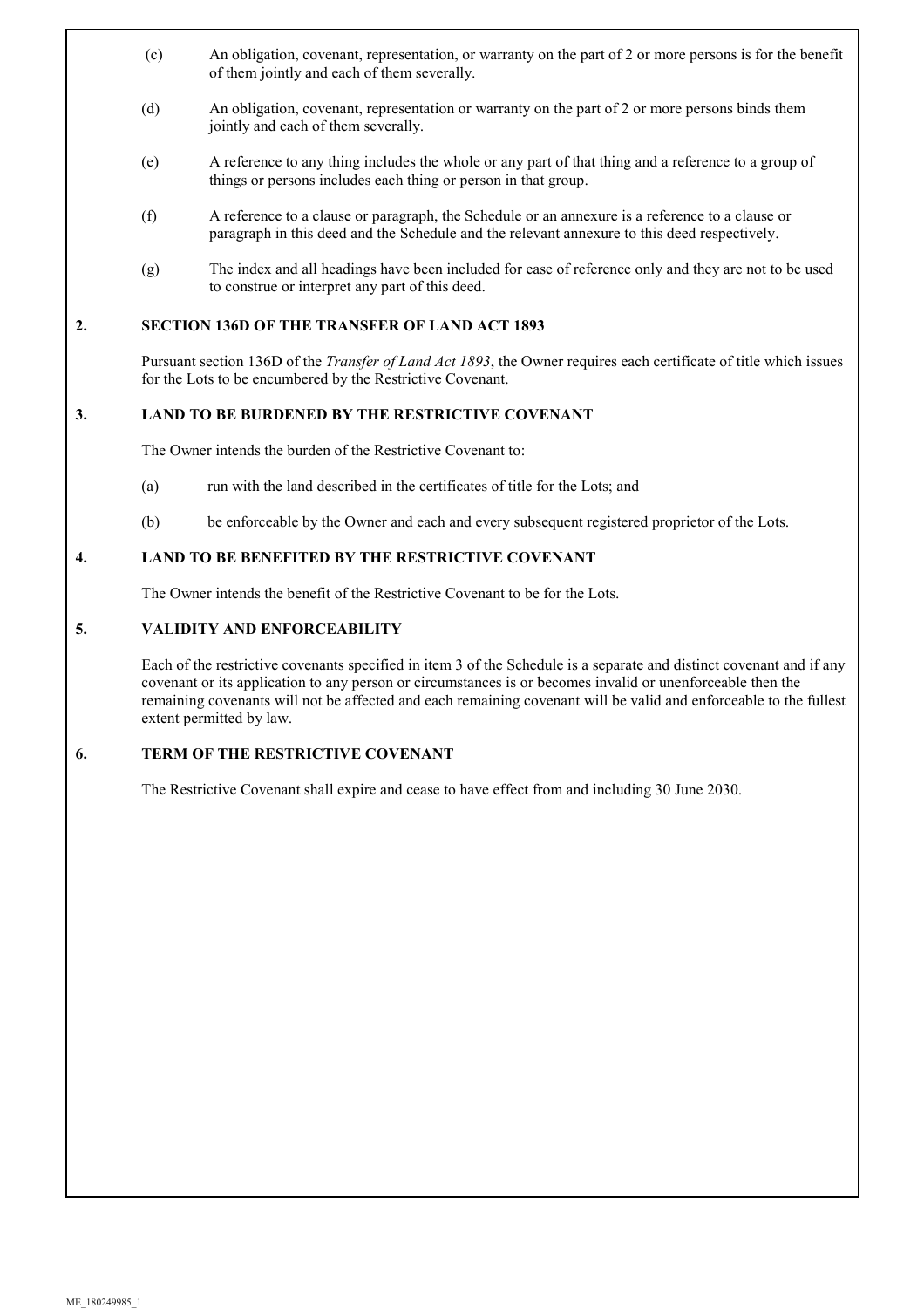| <b>SCHEDULE</b> |                                                                                                                                                                                                                                                       |                                                                                                                                                                                                                                                        |  |  |
|-----------------|-------------------------------------------------------------------------------------------------------------------------------------------------------------------------------------------------------------------------------------------------------|--------------------------------------------------------------------------------------------------------------------------------------------------------------------------------------------------------------------------------------------------------|--|--|
| 1.              | Land                                                                                                                                                                                                                                                  |                                                                                                                                                                                                                                                        |  |  |
|                 | Lot 9011 on Deposited Plan 420586 being the whole of the land comprised in Certificate of Title Volume<br>Folio                                                                                                                                       |                                                                                                                                                                                                                                                        |  |  |
| 2.              | Lots                                                                                                                                                                                                                                                  |                                                                                                                                                                                                                                                        |  |  |
|                 | All Lots on the Plan except Lots 8003 and 9012.                                                                                                                                                                                                       |                                                                                                                                                                                                                                                        |  |  |
| 3.              | <b>Restrictive Covenant</b>                                                                                                                                                                                                                           |                                                                                                                                                                                                                                                        |  |  |
|                 | The proprietors of each of the Lots will not:                                                                                                                                                                                                         |                                                                                                                                                                                                                                                        |  |  |
| 3.1             | use or permit the Lot to be used other than for residential purposes;                                                                                                                                                                                 |                                                                                                                                                                                                                                                        |  |  |
| 3.2             | construct or permit to be constructed on the Lot any house which is transportable or otherwise not of a permanent<br>nature;                                                                                                                          |                                                                                                                                                                                                                                                        |  |  |
| 3.3             | construct or permit to be constructed on the Lot any house unless:                                                                                                                                                                                    |                                                                                                                                                                                                                                                        |  |  |
|                 | (a)                                                                                                                                                                                                                                                   | subject to clause 3.3(b), all external walls (excluding windows) are constructed with bricks or masonry<br>or limestone finished facework or painted render or any other materials approved by the Owner at the<br>Owner's absolute discretion;        |  |  |
|                 | (b)                                                                                                                                                                                                                                                   | the walls to the front of the house facing the street are constructed with a minimum use of two (2)<br>colours or materials;                                                                                                                           |  |  |
|                 | (c)                                                                                                                                                                                                                                                   | the house has at least one (1) feature (for example, planter box, gable or gablet, portico, archway,<br>protruding sill course to windows, blade wall or feature wall) to the front elevation;                                                         |  |  |
|                 | (d)                                                                                                                                                                                                                                                   | all retaining walls visible from any public space or road are constructed from materials approved by<br>the Owner at the Owner's absolute discretion;                                                                                                  |  |  |
|                 | the roof is pitched at an angle of not less than 23 degrees excluding any part of the roof which covers<br>(e)<br>verandah areas (a skillion roof design or a flat roof behind parapets excepted but no flat roof visible<br>from the public street); |                                                                                                                                                                                                                                                        |  |  |
|                 | (f)                                                                                                                                                                                                                                                   | the roof is covered with tiles or Colorbond (no zincalume or any other materials);                                                                                                                                                                     |  |  |
|                 | (g)                                                                                                                                                                                                                                                   | the house contains a carport or garage which is constructed using the same materials as the house<br>except where the garage or carport are screened from view from any public street or thoroughfare;                                                 |  |  |
|                 | (h)                                                                                                                                                                                                                                                   | the driveway and crossover between the road and the parking area on the Lot are constructed and<br>completed with paved materials, coloured or decorative concrete or any other materials approved by<br>the Owner at the Owner's absolute discretion; |  |  |
|                 | (i)                                                                                                                                                                                                                                                   | window treatments such as curtains or blinds are erected or installed immediately upon practical<br>completion of the construction of the house;                                                                                                       |  |  |
| 3.4             | construct or permit to be constructed any Outbuilding visible from the primary road or any Outbuilding which<br>exceeds:                                                                                                                              |                                                                                                                                                                                                                                                        |  |  |
|                 | (a)                                                                                                                                                                                                                                                   | 20m <sup>2</sup> in floor area; or                                                                                                                                                                                                                     |  |  |
|                 | (b)                                                                                                                                                                                                                                                   | 2.2 metres in wall height and 2.5 metres in gable height,                                                                                                                                                                                              |  |  |
|                 | unless approved by the Owner;                                                                                                                                                                                                                         |                                                                                                                                                                                                                                                        |  |  |
| 3.5             |                                                                                                                                                                                                                                                       | construct or permit to be constructed on the Lot:                                                                                                                                                                                                      |  |  |
|                 | (a)                                                                                                                                                                                                                                                   | any side or back fence abutting any public open space or public reserve or road reserve unless such<br>fence is constructed of Smartascreen Colorbond, limestone or the same brick as any house on the Lot<br>and is not less than 1800mm high;        |  |  |
|                 | (b)                                                                                                                                                                                                                                                   | any boundary fence unless such a fence is constructed of Smartascreen Colorbond, brick or limestone<br>or other similar material at a height of 1800mm;                                                                                                |  |  |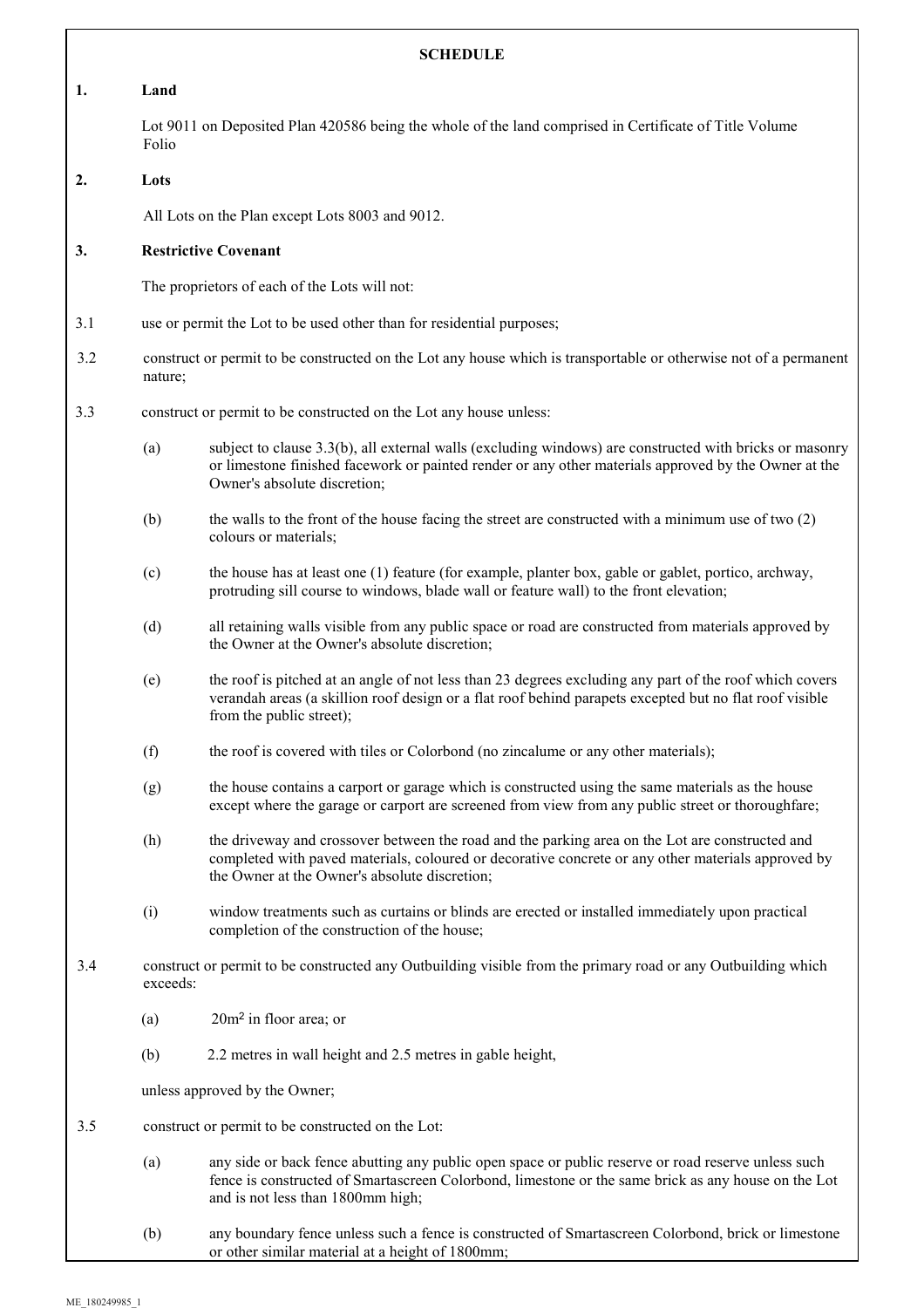- (c) any Smartascreen Colorbond fence unless the colour of the fence is 'Grey Ridge';
- (d) any gates unless such gates are constructed of materials which are complementary to the boundary fence; and
- (e) any fencing forward of the front building line unless such fencing consists of side and front fencing together, constructed of brick, rendered brick or limestone piers and infilled with timber or wrought iron, or a painted timber picket fence and is no greater than 1.2 metres in height;
- 3.6 take or permit any action to be taken to remove, alter or mark any wall or fence constructed by the Owner (unless additional blocks are required to be added to a retaining wall) on or about any of the boundaries of the Lot, permit such wall or fence to become damaged, unsafe or fall into a state of disrepair, permit any roots of any tree, plant or building or other thing on the Lot to cause such wall or fence to become structurally unsound and repair or renew such wall or fence except in the same style, material and colour of the existing wall and fence;
- 3.7 construct a house unless all side and rear boundary fencing are constructed and completed at the same time or prior to occupation of the house;
- 3.8 subject to clause 3.5(e) of this deed, construct any fence forward of the front building line which:
	- (a) exceeds 1.2 metres in height;
	- (b) has more than 740 millimetres in height of the fence constructed of solid and impermeable materials; or
	- (c) is constructed from fibre cement sheeting, Colorbond or material sheeting products;
- 3.9 carry out or permit to be carried out on the Lot any repairs or restorations of any motor vehicle, boat, trailer, aircraft, mobile machinery or any other vehicle on the Lot or any part of the Lot other than wholly within a garage on the Lot and screened from public view at all times;
- 3.10 permit any commercial vehicle which have an aggregate weight greater than 3.5 tonnes, caravans, trailers, boats or any other mobile machinery to be parked on the Lot, on the road or on any other land near to or next to the Lot unless the commercial vehicles, caravans, trailers, boats or mobile machinery are parked or contained wholly within the garage on the Lot or are screened from public view;
- 3.11 permit any garden areas on the Lot and within public view to remain unlandscaped after three (3) months of practical completion of the house;
- 3.12 permit any front landscaping installed by the Owner, including, but not limited to street trees, to be damaged, fall into disrepair or unmaintained;
- 3.13 permit any rubbish, trash, garbage or other waste material to be accumulated or kept on the Lot or any part of the Lot or any rubbish disposal containers on the Lot to be in the front of the building line except on days allocated by the local authority for rubbish collection from the Lot;
- 3.14 if the Lot is vacant land, permit any 'For Sale' sign to be erected on the Lot within any time before the second anniversary of Settlement;
- 3.15 permit the installation of any air conditioning unit that protrudes greater than 500mm above the ridgeline of the house and is not of similar colour to the roof;
- 3.16 permit the installation of any solar hot water unit that is not integrated with and matches the roof profile of the house;
- 3.17 permit the installation of any air conditioning unit to the front roof hip or fascia;
- 3.18 permit any washing line or clothes hoists to be erected that are visible from any public street or thoroughfare;
- 3.19 permit any satellite dish to be visible from the street on which the house is located;
- 3.20 permit any TV antennas to be visible above the roofline from the street on which the house is located;
- 3.21 permit the installation of any letterbox unless such letterbox is clearly numbered and complements the house;
- 3.22 permit any temporary window treatments such as paper, plastic, cotton sheeting or foil to be affixed to the windows that are visible from any public street or thoroughfare;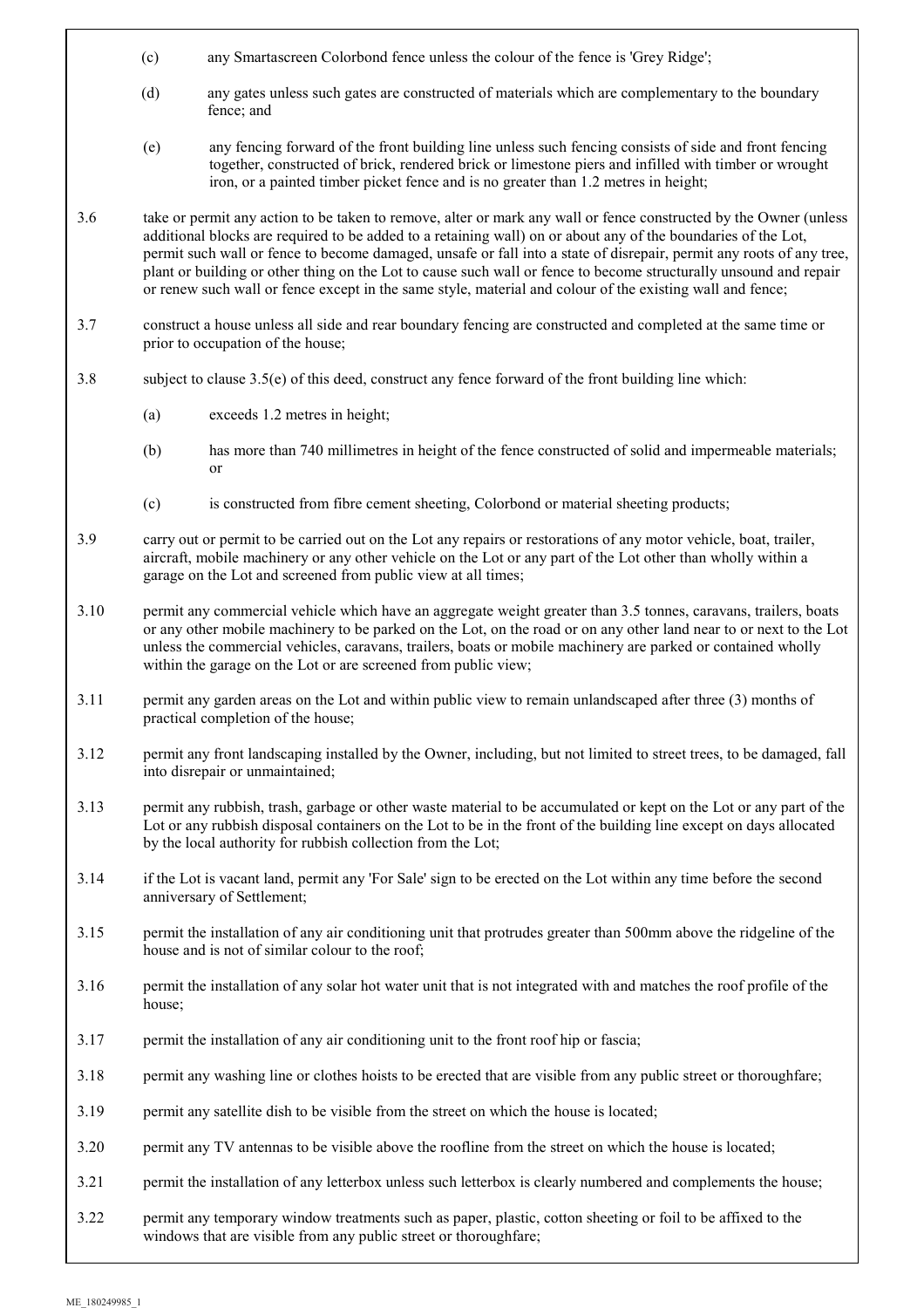| 3.22                                                                              | permit the front yard and verge abutting the Lot to become overgrown or invaded by weeds or fall into a state of<br>disrepair or damage any trees planted on the verge abutting the Lot; and |          |  |  |
|-----------------------------------------------------------------------------------|----------------------------------------------------------------------------------------------------------------------------------------------------------------------------------------------|----------|--|--|
| 3.23                                                                              | permit concreting or construction of hardstand of the entire area forward of the building on the Lot.                                                                                        |          |  |  |
| 4.                                                                                | <b>Encumbrances</b>                                                                                                                                                                          |          |  |  |
|                                                                                   | Nil                                                                                                                                                                                          |          |  |  |
|                                                                                   |                                                                                                                                                                                              |          |  |  |
|                                                                                   | EXECUTED as a Deed                                                                                                                                                                           |          |  |  |
| Executed on behalf of Australand<br>Industrial No. 63 Pty Limited ACN 105 126 672 |                                                                                                                                                                                              |          |  |  |
|                                                                                   |                                                                                                                                                                                              |          |  |  |
| under Power of Attorney No. O368275<br>in the presence of:                        |                                                                                                                                                                                              |          |  |  |
|                                                                                   |                                                                                                                                                                                              |          |  |  |
|                                                                                   |                                                                                                                                                                                              |          |  |  |
|                                                                                   | Signature of witness                                                                                                                                                                         | Attorney |  |  |
|                                                                                   | Name of witness (print)                                                                                                                                                                      |          |  |  |
|                                                                                   |                                                                                                                                                                                              |          |  |  |
| Address                                                                           |                                                                                                                                                                                              |          |  |  |
|                                                                                   |                                                                                                                                                                                              |          |  |  |
| Occupation                                                                        |                                                                                                                                                                                              |          |  |  |
|                                                                                   |                                                                                                                                                                                              |          |  |  |
|                                                                                   |                                                                                                                                                                                              |          |  |  |
|                                                                                   |                                                                                                                                                                                              |          |  |  |
|                                                                                   |                                                                                                                                                                                              |          |  |  |
|                                                                                   |                                                                                                                                                                                              |          |  |  |
|                                                                                   |                                                                                                                                                                                              |          |  |  |
|                                                                                   |                                                                                                                                                                                              |          |  |  |
|                                                                                   |                                                                                                                                                                                              |          |  |  |
|                                                                                   |                                                                                                                                                                                              |          |  |  |
|                                                                                   |                                                                                                                                                                                              |          |  |  |
|                                                                                   |                                                                                                                                                                                              |          |  |  |
|                                                                                   |                                                                                                                                                                                              |          |  |  |
|                                                                                   |                                                                                                                                                                                              |          |  |  |